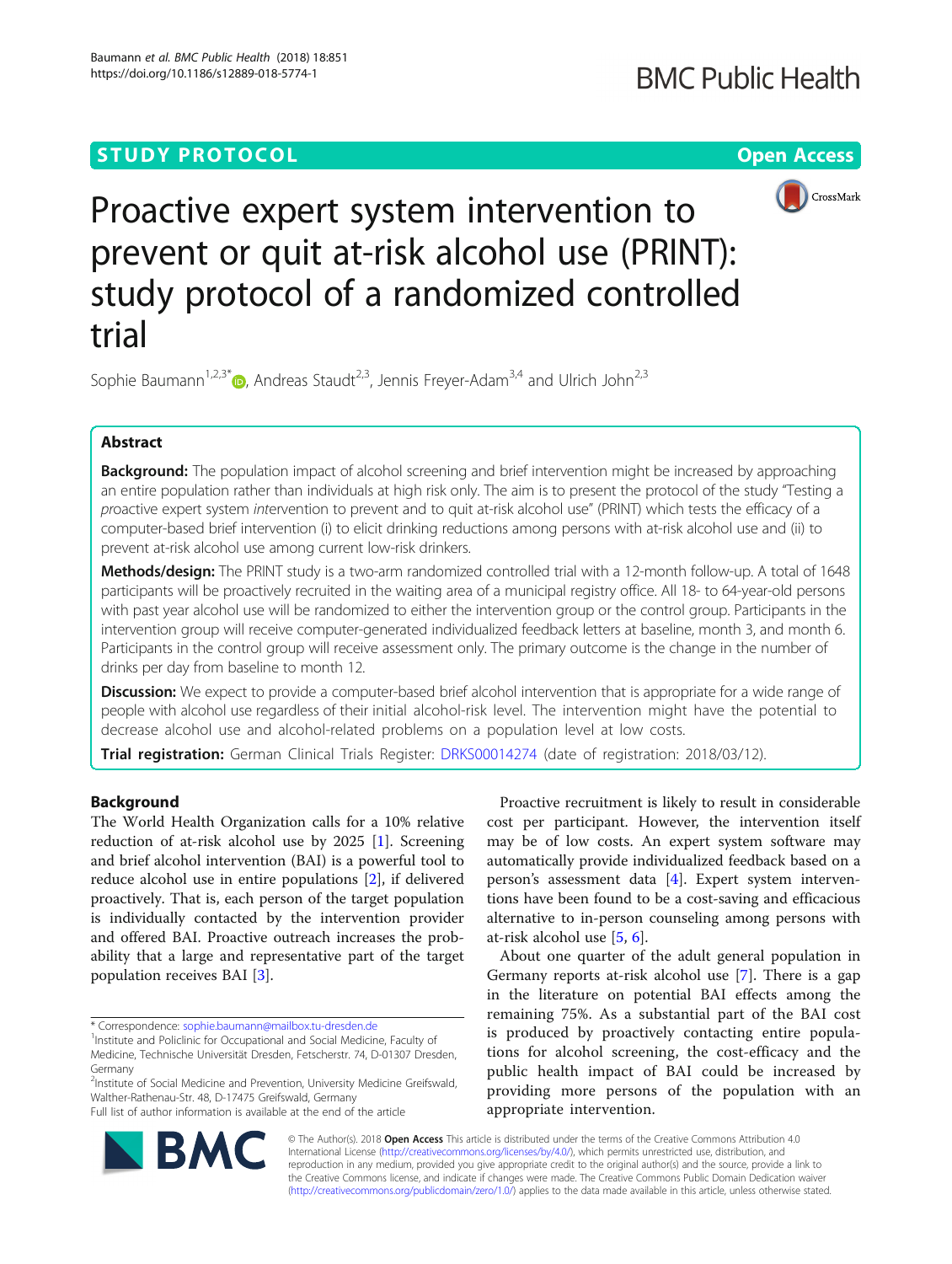The majority of cases of alcohol-related diseases occur among the lesser-drinking majority of the population and not among the small proportion of particularly heavy drinkers [\[8](#page-5-0)]. A marginal drinking reduction among the high number of persons with low-risk alcohol use or even the maintenance of their low-risk drinking can have large effects on the population level. Furthermore, in particular moderate drinking patterns have been found to be subject to considerable short-term variations over time [\[9](#page-5-0)], which might increase the risk of excluding at-risk drinkers from BAI. For high risk groups of alcohol users, the evidence on (the lack of ) BAI efficacy is inconclusive as most studies excluded people with particularly heavy alcohol use or dependence  $[10]$  $[10]$ . As pointed out by Heather  $[11]$  $[11]$ , other factors than alcohol problem severity may be more important determinants of response to BAI, e.g., motivation to change. Also, intervention characteristics such as repeated contact and consistency of theory-based delivery might support particularly heavy drinkers in dealing with their alcohol problems. There is some promising evidence that BAI can be efficacious in the populations as a whole  $[12]$ , especially in student populations  $[13-15]$  $[13-15]$  $[13-15]$ .

The aim is to present the protocol of the study "Testing a proactive expert system intervention to prevent and to quit at-risk alcohol use" (PRINT) which tests the efficacy of an expert system BAI among persons with alcohol use independent of whether or not the persons drink at risk or are particularly heavy drinkers. The intervention is expected to result in (i) drinking reductions among persons with at-risk alcohol use and (ii) prevention of at-risk alcohol use among current low-risk drinkers.

### Methods/design

## Study design

The PRINT study is a two-arm randomized controlled trial. Adults at age 18 to 64 years with past year alcohol use will be randomized to either the intervention group receiving computer-generated individualized feedback letters or the "assessment only" control group (Fig. [1](#page-2-0)). A 12-month follow-up will be conducted. The ethics committee of the University Medicine Greifswald, Germany, has approved the study (BB 147/15). The study is registered at the German Clinical Trials Register (DRKS00014274, date of registration: 2018/03/12).

# Study sample

### Recruitment

Participants will be recruited proactively at the municipal registry office in Greifswald, Mecklenburg-West Pomerania, Germany. The registry office is the public authority for registration, passport and vehicle admission issues in Germany.

During opening hours, all 18- to 64-year-old registry office clients appearing in the waiting area will be approached by study assistants and asked to respond to questions about health risk behaviors provided by tablet computer. Those who agree will receive a brief introduction into the handling of the self-administered questionnaire. Persons cognitively or physically incapable, persons with insufficient language or reading skills, persons already approached during an earlier visit, escorting persons, and persons employed at the conducting research institute will be excluded.

Persons who report alcohol use in the previous twelve months are eligible and will be asked to participate in the PRINT trial. A study assistant will explain the purpose of the trial and the procedures involved. Participants will receive a study information sheet including study contact data. All persons need to provide written informed consent prior to participation in the PRINT trial. Those who report having no telephone or no permanent address will be excluded from trial participation. PRINT participants will receive a voucher of 5  $\epsilon$ .

### Sample size calculation

The primary outcome variable (number of drinks per day, see measures subsection) is expected to follow a negative binomial distribution. For a)  $\mu_{control} = 10$  drinks per week  $[16]$  and  $\mu$ <sub>intervention</sub> = 8.5 drinks per week [\[5](#page-5-0)] (15% intervention efficacy), b) a dispersion parameter of 1.0, c) 80% power, and d) 5% significance level (twosided), a sample size of 659 per group are required [\[17](#page-5-0)]. Considering a 20% drop out [[3,](#page-5-0) [18\]](#page-5-0), a sample size of 824 per group is required.

### Measures

Baseline data will be collected using self-administered questionnaires provided on tablet computers. Three-, 6-, and 12-month assessments will be conducted via computer-assisted telephone interviews. All measures used in this study can be found in Table [1](#page-2-0).

#### Primary outcome

Primary outcome variable is the change in the number of drinks per day from baseline to month 12 determined by a quantity-frequency product based on two questions as used elsewhere  $[5]$  $[5]$ : (1) "In the past 30 days, how often did you have an alcoholic drink?" (never/ once/ 2–4 times/ 2–3 times per week/ 4 or more times per week) and (2) "In the past 30 days, how many drinks did you typically have on a drinking day?". A drink is defined as 0.25–0.3 l beer, 0.1–0.15 l wine/ sparkling wine, or 4 cl spirits.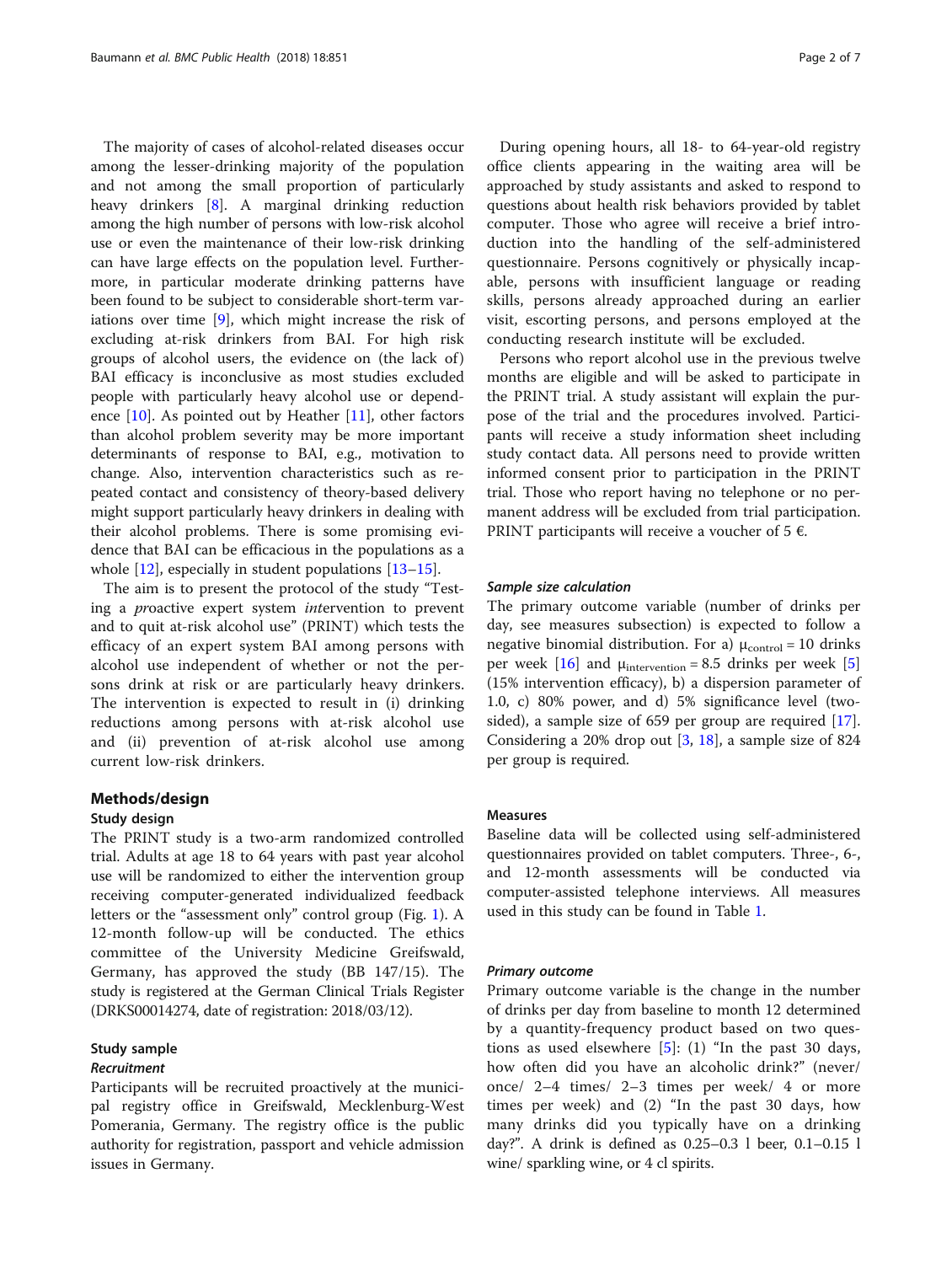<span id="page-2-0"></span>

# Secondary outcomes

Secondary outcome variables are changes in at-risk alcohol use, heavy drinking days in the past week, alcohol use problem severity, motivation to change, tobacco use, mental health, and self-reported health from baseline to month 12. At-risk alcohol use is determined using the Alcohol Use Disorders Identification Test-Consumption (AUDIT-C) [\[19\]](#page-5-0) with a gender-specific version of the third item ("How often do you have 4 [for women]/ 5 [for men] or more drinks on one occasion?") and a score of 4/5 or more for women/ men. The number of heavy drinking days in the past week is determined by asking "How many drinks did you have on each single day during the past seven days, starting with yesterday?" and

## Table 1 Measures

| Measures                                                              | Mo. 0    | Mo. 3       | Mo. 6    | Mo. 12   |
|-----------------------------------------------------------------------|----------|-------------|----------|----------|
| Alcohol use                                                           |          |             |          |          |
| 12-month alcohol abstinence, 1 item                                   | X        |             |          |          |
| Alcohol Use Disorders Identification Test [20], 10 items <sup>a</sup> | X        | $\times$    | X        | X        |
| Alcohol use frequency and quantity past 30 days [3], 4 items          | X        | $\times$    | X        | $\times$ |
| Drinks consumed on each day in the past week, 7 items                 | X        | $\mathsf X$ | X        | $\times$ |
| <b>TTM</b> constructs                                                 |          |             |          |          |
| Stage of change, 4-item staging algorithm [3]                         | X        | $X_{IG}$    | $X_{IG}$ | X        |
| Alcohol Abstinence Self-Efficacy, 8-item short form [25]              | $X_{IG}$ | $X_{IG}$    | $X_{IG}$ |          |
| Alcohol Decisional Balance Scale, 10-item short form [25]             | $X_{IG}$ | $X_{IG}$    | $X_{IG}$ |          |
| Processes Of Change questionnaire, 20-item short form [29]            | $X_{IG}$ | $X_{IG}$    | $X_{IG}$ |          |
| Health and behavioral health risk factors                             |          |             |          |          |
| Self-reported health, 1 item [23]                                     | X        | $\times$    | X        | X        |
| 5-item Mental Health Inventory [22]                                   | X        | $\times$    | X        | X        |
| Tobacco use, 5 items                                                  | $\times$ | $\times$    | X        | X        |
| Fruit and vegetable intake, 1 item                                    | $\times$ |             |          | X        |
| Moderate to vigorous physical activity, 2 items                       | X        |             |          | X        |
| Height and weight, 2 items                                            | X        |             |          | X        |
| Socio-demographics                                                    |          |             |          |          |
| Sex, age, pregnancy, marital status, employment status                | X        | Χ           | Χ        | Χ        |
| Years of school education, professional qualification                 | X        |             |          |          |

Notes: Mo. month, X<sub>IG</sub> intervention group only. <sup>a</sup>item 3 modified: "How often do you have 4 [for women]/ 5 [for men] or more drinks on one occasion?"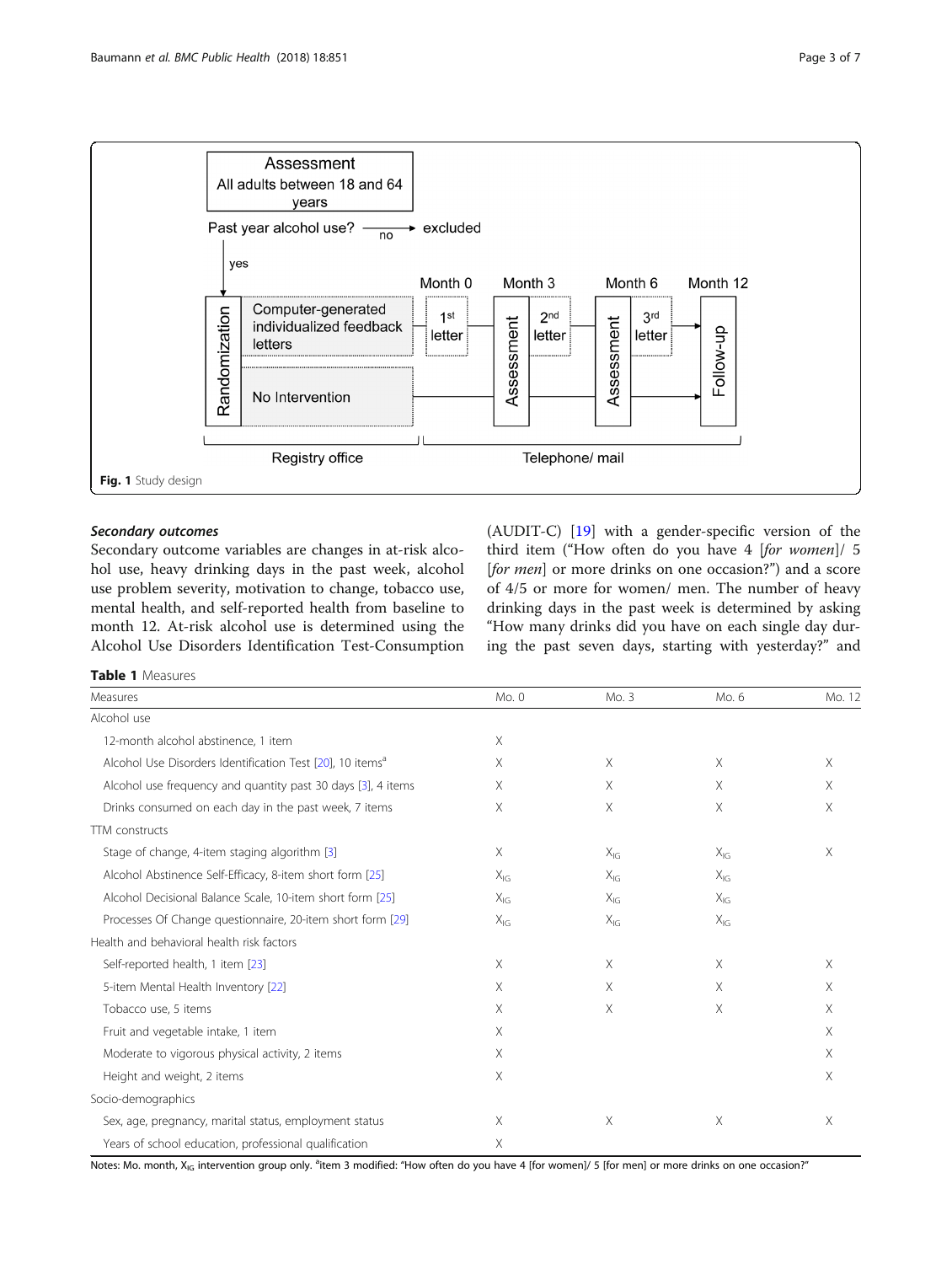summing the days with 4 [for women]/ 5 [for men] or more drinks. Alcohol use problem severity is assessed by the total AUDIT score [\[20](#page-5-0)]. Motivational stage of change (precontemplation/ contemplation/ preparation/ action) is assessed by a four-item staging algorithm described elsewhere [[3](#page-5-0)]. If participants identified themselves as current smokers, their tobacco use is assessed by a frequency-quantity product based on two questions: (1) "On how many days per month do you smoke?" and (2) "How many cigarettes/ cigarillos/ cigars/ pipes do you typically smoke on a smoking day?". Mental health is assessed by the five-item mental health inventory (MHI-5) [\[21](#page-6-0), [22](#page-6-0)], self-rated health is assessed using the question "Would you say your health in general is: excellent/ very good/ good/ fair/ poor?" [[23](#page-6-0)].

# Variables required for the generation of individualized feedback

In addition to the motivational stage of change, the following constructs of the transtheoretical model of intentional behavior change (TTM) [\[24](#page-6-0)] are assessed: Self-efficacy is assessed by the eight-item short form of the Alcohol Abstinence Self-Efficacy scale (AASE) [\[25,](#page-6-0) [26](#page-6-0)], decisional balance by the ten-item short form of the Alcohol Decisional Balance Scale (ADBS) [\[25](#page-6-0), [27\]](#page-6-0), and processes of change are assessed by the 20-item short form of the Processes Of Change questionnaire (POC-20) [\[28,](#page-6-0) [29](#page-6-0)]. To comply with the target behavior of the intervention [[30](#page-6-0)], the target element of the AASE and ADBS is changed from "abstaining from alcohol"/ "changing alcohol use" to "adhering to the low-risk drinking limits". Low-risk drinking was defined as not exceeding the weekly limits of 7 alcohol drinks for women and 14 drinks for men and not exceeding the single occasion drinking limits of 3 drinks for women and 4 drinks for men [[31](#page-6-0)].

Three alcohol-related risk levels were determined through the AUDIT  $[20]$  $[20]$ : AUDIT-C scores of  $4/5$  or more for women/ men and AUDIT scores below 20 indicate at-risk alcohol use. AUDIT scores of 20 or above indicate more severe alcohol problems. AUDIT-C scores below 4/ 5 for women/ men indicate low-risk alcohol use.

### Other variables

Socio-demographic variables include sex, age, years of school education, professional qualification, partnership, employment status, and pregnancy. Behavior-related variables include self-reported weight and height, fruit and vegetable intake, and moderate-to-vigorous physical activity.

# Study groups and assignment procedure Randomization

Participants will be assigned by tablet computer using a random generator to either the intervention group or

the control group. The study staff will not be involved in group assignment.

### Intervention group

Participants in the intervention group will receive computer-generated individualized feedback letters at baseline, month 3, and month 6. The feedback will be matched to (i) the motivational stage of change in accordance with the TTM [[24](#page-6-0)] and the alcohol use problem severity. For persons with at-risk alcohol use, the 3– 4-page letter includes the definition of low-risk drinking [[31\]](#page-6-0) as well as feedback on weekly alcohol use, heavy episodic drinking (HED), and TTM constructs in comparison to persons of the same sex, age, or stage of change. The letter refers to pages in a stage-matched manual about low-risk drinking [\[32](#page-6-0)]. Previous versions of the intervention for persons with at-risk alcohol use have been applied elsewhere and found to reduce alco-hol use [[5](#page-5-0), [18\]](#page-5-0). Persons with *more severe alcohol use* additionally receive feedback on their perceived alcohol use disorder symptoms. The letter refers to pages in a self-help manual with a focus on problematic alcohol use and alcohol treatment [\[33](#page-6-0)]. For persons with *low*risk alcohol use, the 2-page letter includes reinforcement of drinking within low-risk limits, the information that alcohol use can produce problems even within these limits (i.e., "low risk" is not "no risk"), and comparative feedback regarding weekly alcohol use and HED.

As shown in Fig. [2,](#page-4-0) the intervention procedure in this study includes nine steps. Step 1: At baseline, participants respond to questions on alcohol use and TTM constructs provided by tablet computer in the waiting area of the registry office. Step 2: The expert system software analyzes data in comparison to general population data, selects supportive text modules and graphics, and generates a normative feedback letter. Step 3: The normative feedback letter is sent to the participants by mail. Step 4: Three months after baseline, computer-assisted telephone interviews including questions on alcohol use and TTM constructs are conducted. Step 5: The expert system software generates an ipsative feedback letter that include feedback on changes in alcohol use and TTM constructs (if appropriate) from baseline to month 3. Step 6: The ipsative feedback letter is sent to the participants by mail. Step 7: Six months after baseline, computer-assisted telephone interviews including questions on alcohol use and TTM constructs are conducted. Step 8: The expert system software generates a second ipsative feedback letter including feedback on changes in alcohol use and TTM constructs (if appropriate) from month 3 to 6. If persons were not reached at month 3, the letter would include feedback concerning changes from baseline to month 6. Step 9: The second ipsative feedback letter is sent to the participants by mail.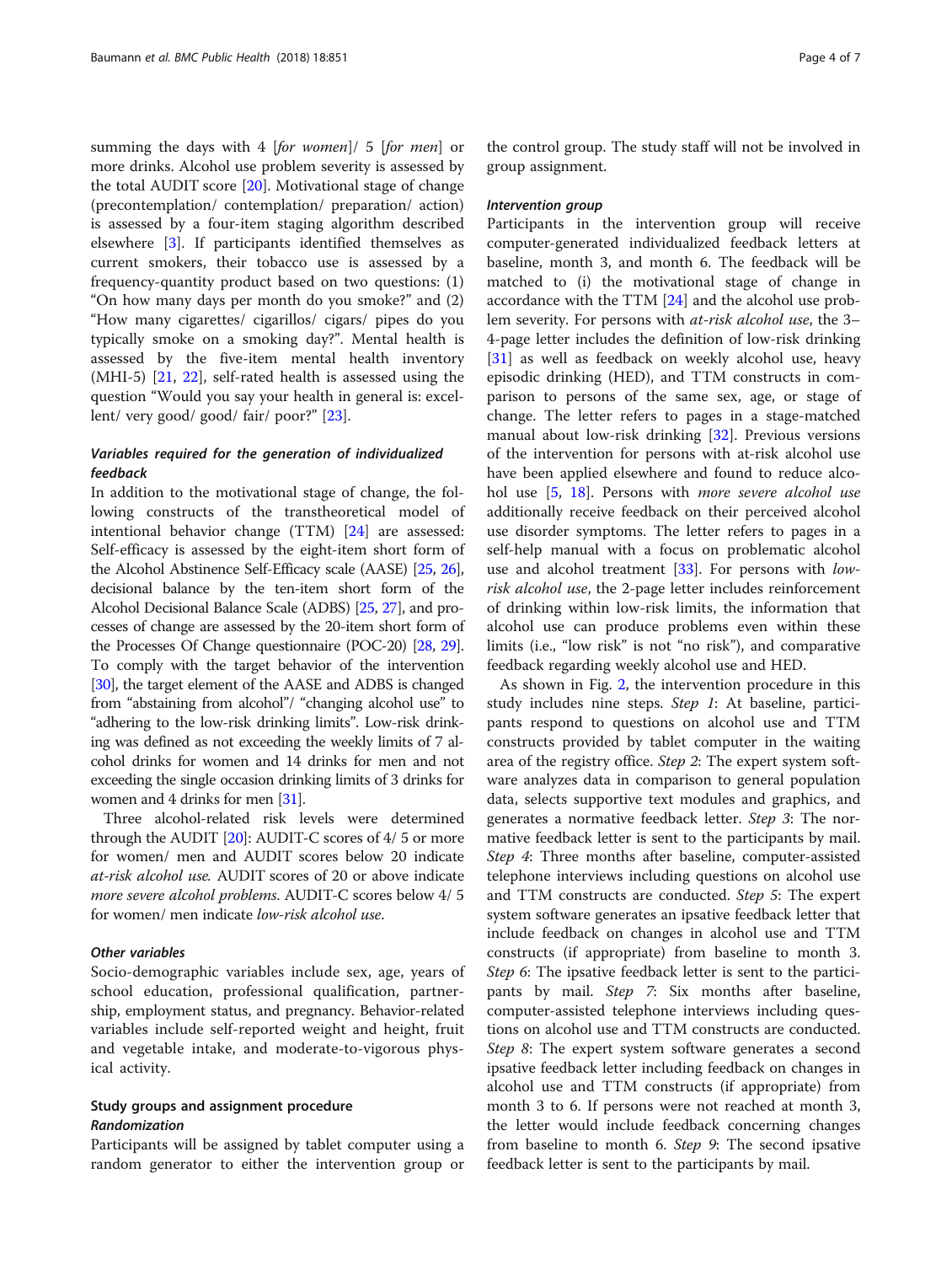<span id="page-4-0"></span>

## Control group

Participants in the control group will receive assessment at baseline, month 3, and month 6, including questions concerning alcohol use, health-related variables, and socio-demographics (see Table [1](#page-2-0) for more details). Except of the stages of change, the control group assessment will not include TTM measures.

### Follow-up

Twelve-month follow-up assessments will be conducted via computer assisted telephone interviews. Assessors will be blinded to study group allocation. If 10 or more contact attempts fail, participants will receive an according questionnaire by mail or e-mail, with up to three reminders. Prior to 12-month follow-up assessment, all baseline participants will receive a voucher of  $5 \in$  by mail.

### Blinding

As part of the study procedure, participants will be informed at recruitment that they will receive either assessment and individualized feedback or assessment only. Due to the nature of the intervention, it is not possible to blind study assistants during the active intervention phase. During participant recruitment, baseline assessment, and 12-month follow-up, study assistants will be blinded to group allocation.

# Data handling, storage, and monitoring

Data from recruitment procedure (e.g., number of people approached, excluded and refused assessments) and assessment data will be collected computerized (via tablet computers at baseline or computer-assisted telephone interviews later). Process data (e.g., number of contacts) will be automatically recorded. All contacts via telephone, mail or e-mail will be recorded and time stamped. Data will be stored and analyzed pseudonymized, i.e., personal data is stored separately from scientific data. Publications will not include personal data. Data will not be publicly available due to potential privacy restrictions. To comply with the statement given in the informed consent procedure, the use of the data is restricted to medical research purposes.

Recruitment and follow-up participation rates will be monitored. Feedback letters will be checked and interviewers will be supervised regularly. Informed consents, exclusion criteria, and data quality (e.g., range checks for data values) will be checked.

### Statistical analysis

Data will be analyzed using latent growth curve modeling and maximum likelihood (ML) estimation. ML produces accurate model parameter under a missing at random assumption [[34](#page-6-0)] and maximizes statistical power by using all available data [[35\]](#page-6-0). In a latent growth model, repeated measures of the outcome variable are treated as indicators of latent growth variables representing the outcome growth trajectory. The form of the growth trajectory will be determined by time scores defined in the measurement model of the latent growth factors. Rescaled likelihood ratio tests will be used to decide on the form and variance of the growth trajectory. Outcome results will be expressed as net changes defined as study group differences between baseline and month 12. For the primary outcome variable, the net change will be given in incidence rate ratios (and 95% confidence intervals) indicating study group differences in the percentage change in alcohol use per day between baseline and 12-month follow-up. Analyses will be adjusted for sex, age, years of school education, employment status, and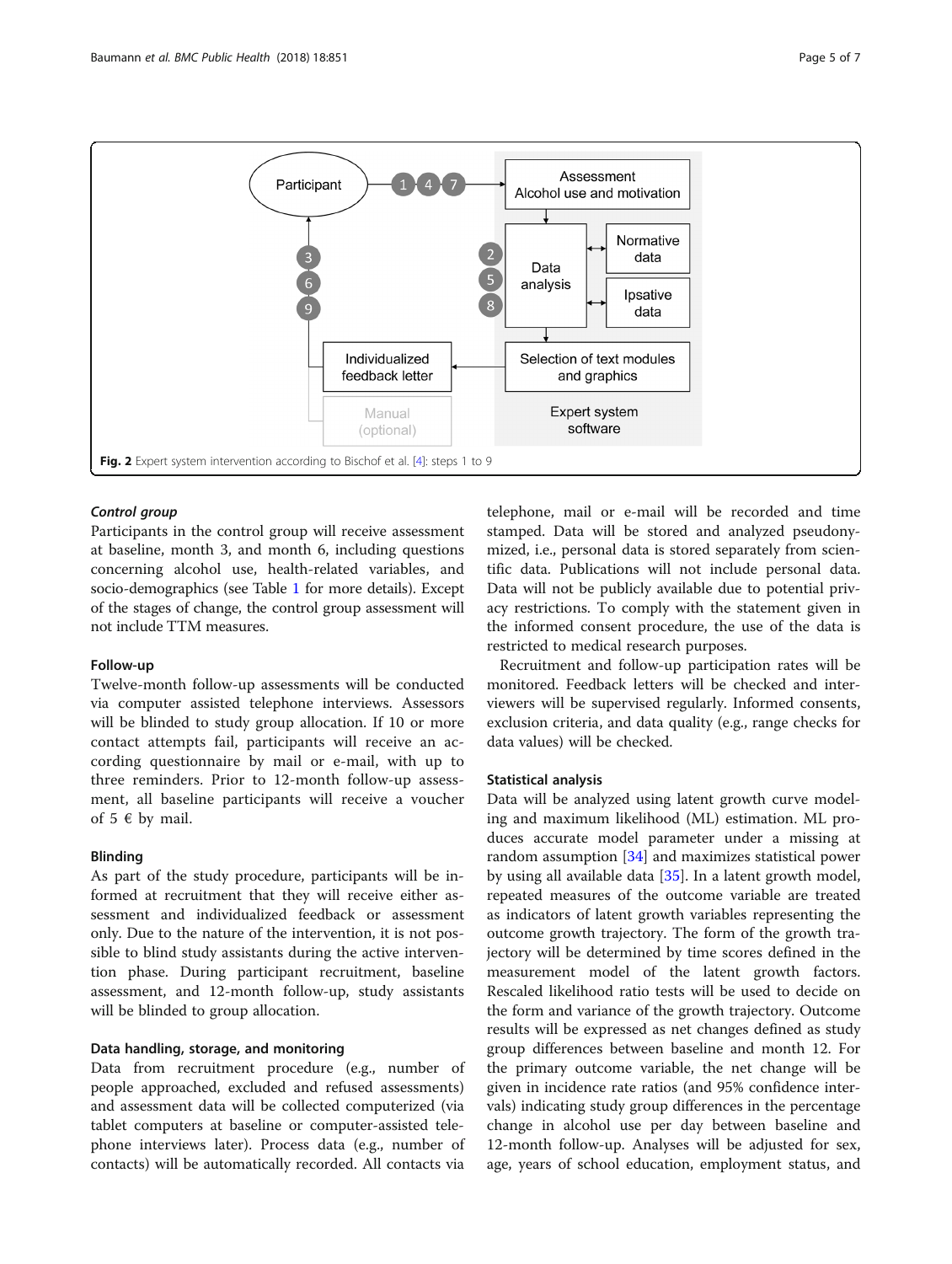<span id="page-5-0"></span>variables that are associated with non-participation at months 3, 6, and 12.

# **Discussion**

So far, BAI studies were primarily focused on selected at-risk populations. The rationale of this study is to increase the population impact of available expert system interventions to prevent and quit at-risk alcohol use in a non-medical setting. The expected main advantages are 1) increased prevention effects (i.e., maintenance of low-risk drinking), 2) increased effects on at-risk alcohol use and alcohol-related problems on the population level, and 3) higher rates of trial participation and utilization of help because of reduced stigma related to alcohol use. Further, expert system interventions yield the great potential for broad dissemination in various settings at low costs.

#### Abbreviations

AASE: Alcohol Abstinence Self-Efficacy scale; ADBS: Alcohol Decisional Balance Scale; AUDIT-C: Alcohol Use Disorders Identification Test-Consumption; BAI: Brief Alcohol Intervention; HED: Heavy Episodic Drinking; MHI-5: Five-item Mental Health Inventory; ML: Maximum Likelihood; POC-20: 20-item Processes Of Change questionnaire; TTM: Trans-Theoretical Model of intentional behavior change

#### Acknowledgements

The authors appreciate the support by the heads and the staff of the registry office in Greifswald. We are grateful to Dr. Gallus Bischof and PD Dr. Hans-Jürgen Rumpf for providing a parent version of the expert system intervention and Christian Goeze for programming the expert system software.

#### Funding

The study is funded by the German Research Foundation (BA 5858/2–1). The researchers are independent of the funders who have no influence on study design, conduct, analyses, or interpretation of the data, or decision to submit results.

#### Availability of data and materials

Material (i.e., consent form, study information sheet, and example feedback letter; in German) is available from the corresponding author on reasonable request.

#### Authors' contributions

SB designed the study. AS, JFA, and SB extended the intervention. SB drafted the manuscript. AS, JFA, and UJ were involved in revising the manuscript critically for important intellectual content. All authors read and approved the final manuscript.

### Ethics approval and consent to participate

The ethic committee if the University Medicine Greifswald approved the study (BB 147/15). All trial participants will provide written informed consent.

#### Consent for publication

Not applicable.

#### Competing interests

The authors declare that they have no competing interests.

### Publisher's Note

Springer Nature remains neutral with regard to jurisdictional claims in published maps and institutional affiliations.

#### Author details

<sup>1</sup>Institute and Policlinic for Occupational and Social Medicine, Faculty of Medicine, Technische Universität Dresden, Fetscherstr. 74, D-01307 Dresden,

Germany. <sup>2</sup>Institute of Social Medicine and Prevention, University Medicine Greifswald, Walther-Rathenau-Str. 48, D-17475 Greifswald, Germany. <sup>3</sup>German Centre for Cardiovascular Research (DZHK), Partner site Greifswald, Fleischmannstr. 42-44, D-17475 Greifswald, Germany. <sup>4</sup>Institute for Medical Psychology, University Medicine Greifswald, Walther-Rathenau-Str. 48, D-17475 Greifswald, Germany.

### Received: 1 May 2018 Accepted: 28 June 2018 Published online: 09 July 2018

#### References

- 1. World Health Organization. Global NCD action plan 2013–2020. Geneva: WHO Press; 2013.
- 2. Babor T, Caetano R, Casswell S, et al. Alcohol: no ordinary commodity–a summary of the second edition. Addiction. 2010;105(5):769–79.
- 3. Freyer-Adam J, Baumann S, Haberecht K, et al. In-person and computerbased alcohol interventions at general hospitals: reach and retention. Eur J Pub Health. 2016;26(5):844–9.
- 4. Bischof G, Reinhardt S, Grothues J, John U, Rumpf HJ. The expert test and report on alcohol (EXTRA): Development and evaluation of a computerized software program for problem drinkers. In: Baye DR, editor. New Research on Alcoholism. New York: Nova Science Publishers, Inc; 2007. p. 155–77.
- 5. Freyer-Adam J, Baumann S, Haberecht K, et al. In-person alcohol counseling versus computer-generated feedback: results from a randomized controlled trial. Health Psychol. 2018;37(1):70–80.
- 6. Baumann S, Gaertner B, Haberecht K, Bischof G, John U, Freyer-Adam J. How alcohol use problem severity affects the outcome of brief intervention delivered in-person versus through computer-generated feedback letters. Drug Alcohol Depend. 2018;183:82–8.
- 7. Robert Koch-Institut. Daten und Fakten: Ergebnisse der Studie "Gesundheit in Deutschland aktuell 2012". Beiträge zur Gesundheitsberichterstattung des Bundes. Berlin: RKI; 2014.
- 8. Rose G. Sick individuals and sick populations. Int J Epidemiol. 2001;30(3): 427–32. discussion 433-424
- Staudt A, Freyer-Adam J, Meyer C, John U, Baumann S. Short-term stability of different drinking patterns over the course of four weeks among adults. A latent transition analysis. Drug Alcohol Dep. 2018. Accepted for publication.
- 10. Saitz R. Alcohol screening and brief intervention in primary care: absence of evidence for efficacy in people with dependence or very heavy drinking. Drug Alcohol Rev. 2010;29(6):631–40.
- 11. Heather N. Breaking new ground in the study and practice of alcohol brief interventions. Drug Alcohol Rev. 2010;29(6):584–8.
- 12. Task Force On Community Preventive Services. Preventing excessive alcohol consumption: Electronic screening and brief interventions (e-SBI). Atlanta: Task Force On Community Preventive Services; 2012.
- 13. Bingham CR, Barretto AI, Walton MA, Bryant CM, Shope JT, Raghunathan TE. Efficacy of a web-based, tailored, alcohol prevention/ intervention program for college students: 3-month follow-up. J Drug Educ. 2011;41(4):405–30.
- 14. Larimer ME, Lee CM, Kilmer JR, et al. Personalized mailed feedback for college drinking prevention: a randomized clinical trial. J Consult Clin Psychol. 2007;75(2):285–93.
- 15. Martens MP, Kilmer JR, Beck NC, Zamboanga BL. The efficacy of a targeted personalized drinking feedback intervention among intercollegiate athletes: a randomized controlled trial. Psychol Addict Behav. 2010;24(4):660–9.
- 16. Kehoe T, Gmel G, Shield KD, Gmel G, Rehm J. Determining the best populationlevel alcohol consumption model and its impact on estimates of alcoholattributable harms. Popul Health Metr. 2012;10:6.
- 17. Cundill B, Alexander ND. Sample size calculations for skewed distributions. BMC Med Res Methodol. 2015;15:28.
- 18. Freyer-Adam J, Baumann S, Schnuerer I, et al. Does stage tailoring matter in brief alcohol interventions for job-seekers? A randomized controlled trial. Addiction. 2014;109(11):1845–56.
- 19. Bush K, Kivlahan DR, McDonell MB, Fihn SD, Bradley KA. The AUDIT alcohol consumption questions (AUDIT-C): an effective brief screening test for problem drinking. Arch Intern Med. 1998;158(16):1789–95.
- 20. Saunders JB, Aasland OG, Babor TF, de la Fuente JR, Grant M. Development of the alcohol use disorders identification test (AUDIT): WHO collaborative project on early detection of persons with harmful alcohol consumption–II. Addiction. 1993;88(6):791–804.